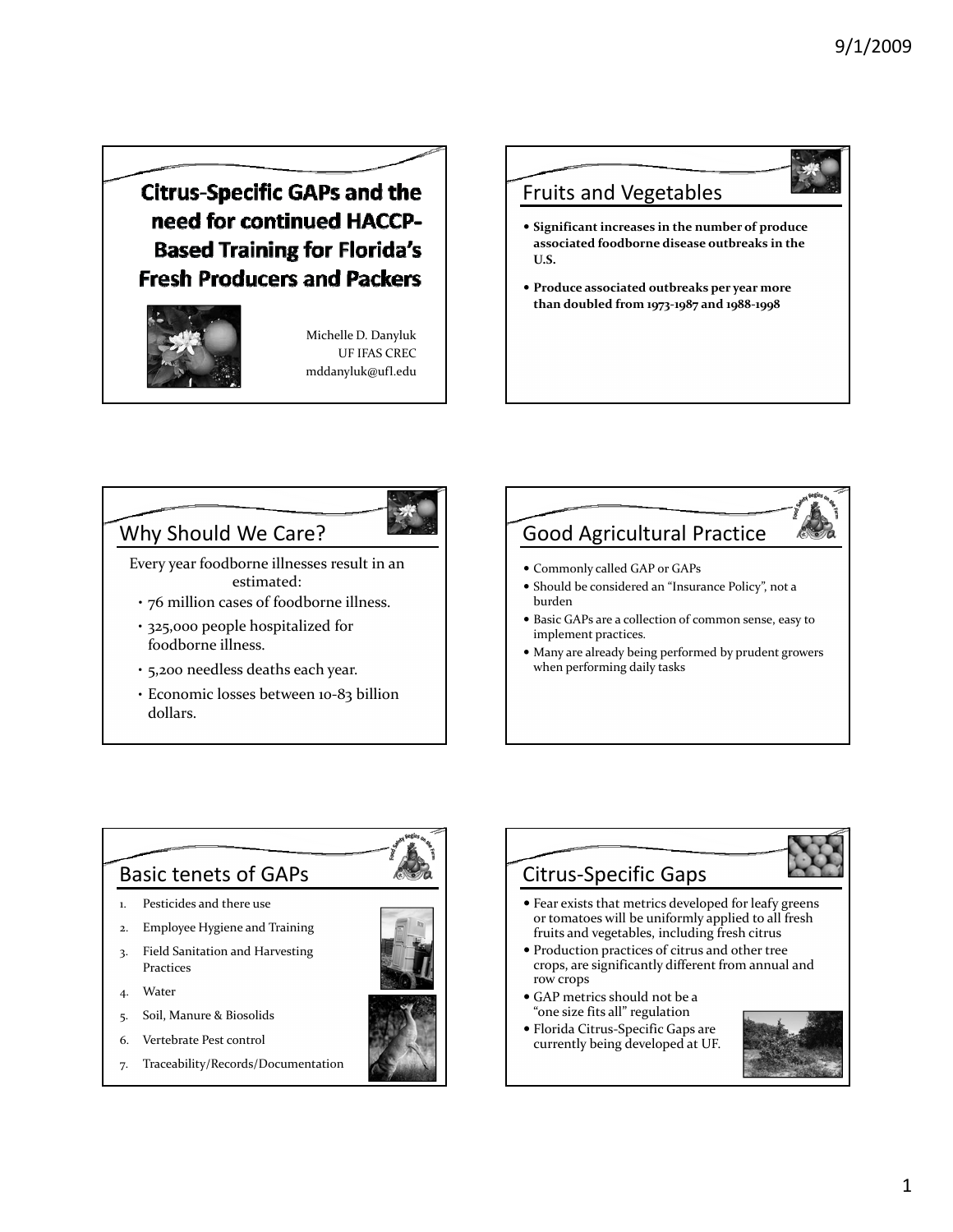

- Hazard Analysis and Critical Control Point
- A food safety system (not quality, although that may result).
- Basic premise is prevention rather than inspection.





#### Benefits of HACCP

- Focuses on identifying and preventing hazards from contaminating food.
- Is based on sound science.
- Permits more efficient and effective government oversight, primarily because the recordkeeping allows investigators to see how well a firm is complying with food safety laws over a period rather than how well it is doing on any given day.







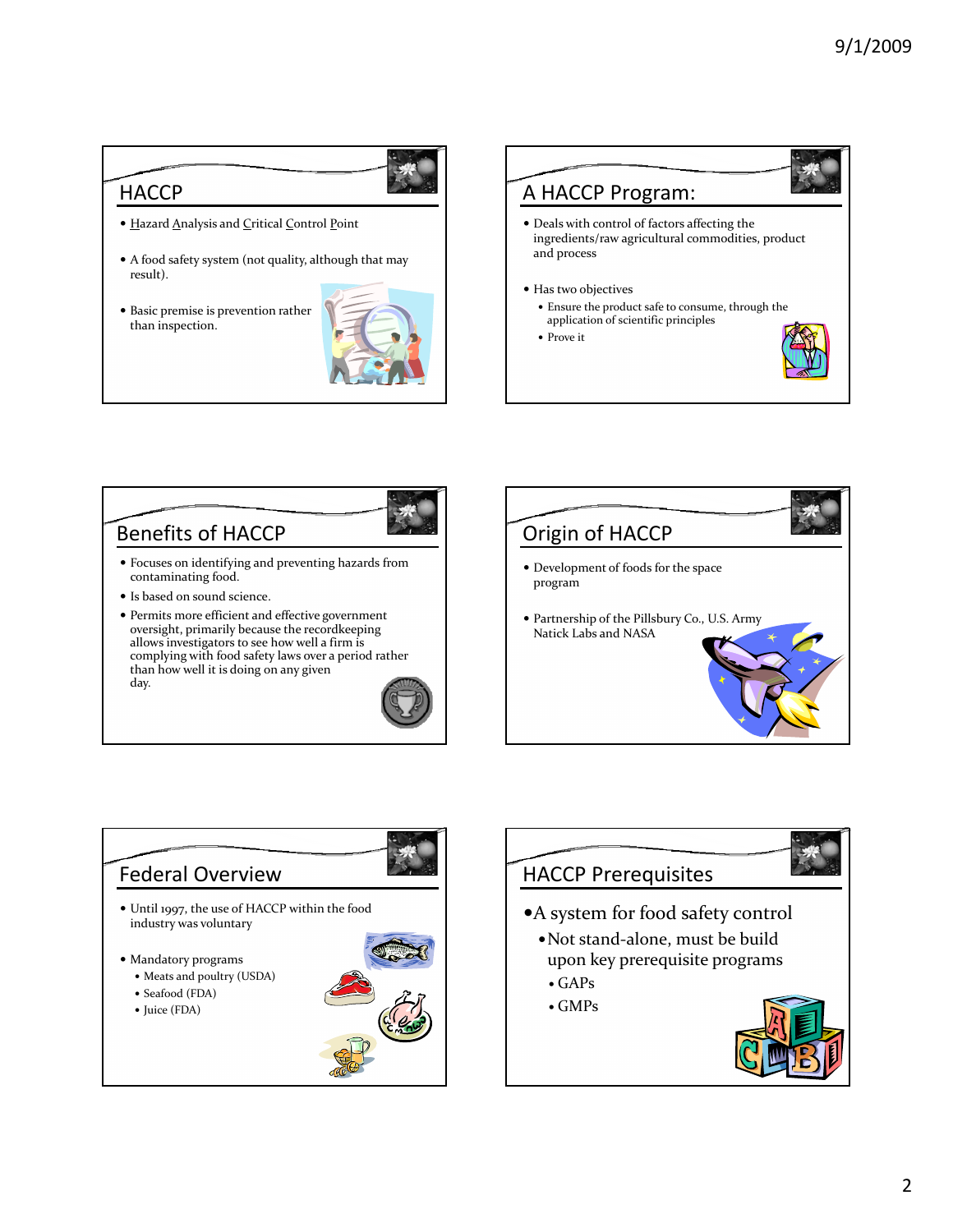#### GMPs



- **Good manufacturing practices**
- **GMPs covered in 21 CFR Part 110 (Part 110 in Title 21 of the Code of Federal Regulations)**
- **I di id l ndividualsections cover specific aspects, i.e. §110.10 covers personnel**
- **GMPs are NOT new and all food processors and packagers must follow them**
- **Basic good management, but serious repercussions if not taken seriously**

#### The 7 Steps of HACCP

- 1. Hazard Analysis (HA)
- 2. Identify the Critical Control Points (CCP)
- 3. Establish critical limits or thresholds which must be met at each CCP
- 4. Establish procedures to monitor CCPs
- 5. Establish the corrective action taken when critical limits are exceeded.
- 6. Establish procedures to verify that the HACCP system is working
- 7. Establish effective record keeping that will document the HACCP





Step 2: Identify CCP's

- Critical Control Point: A point, step, or procedure in a food process at which a control measure can be applied and at which control is essential to reduce an identified food hazard to an acceptable level.
	- Hazard Prevention
	- Hazard Elimination
	- Hazard Reduction





- 
- Concentration of sanitizer
- Etc.